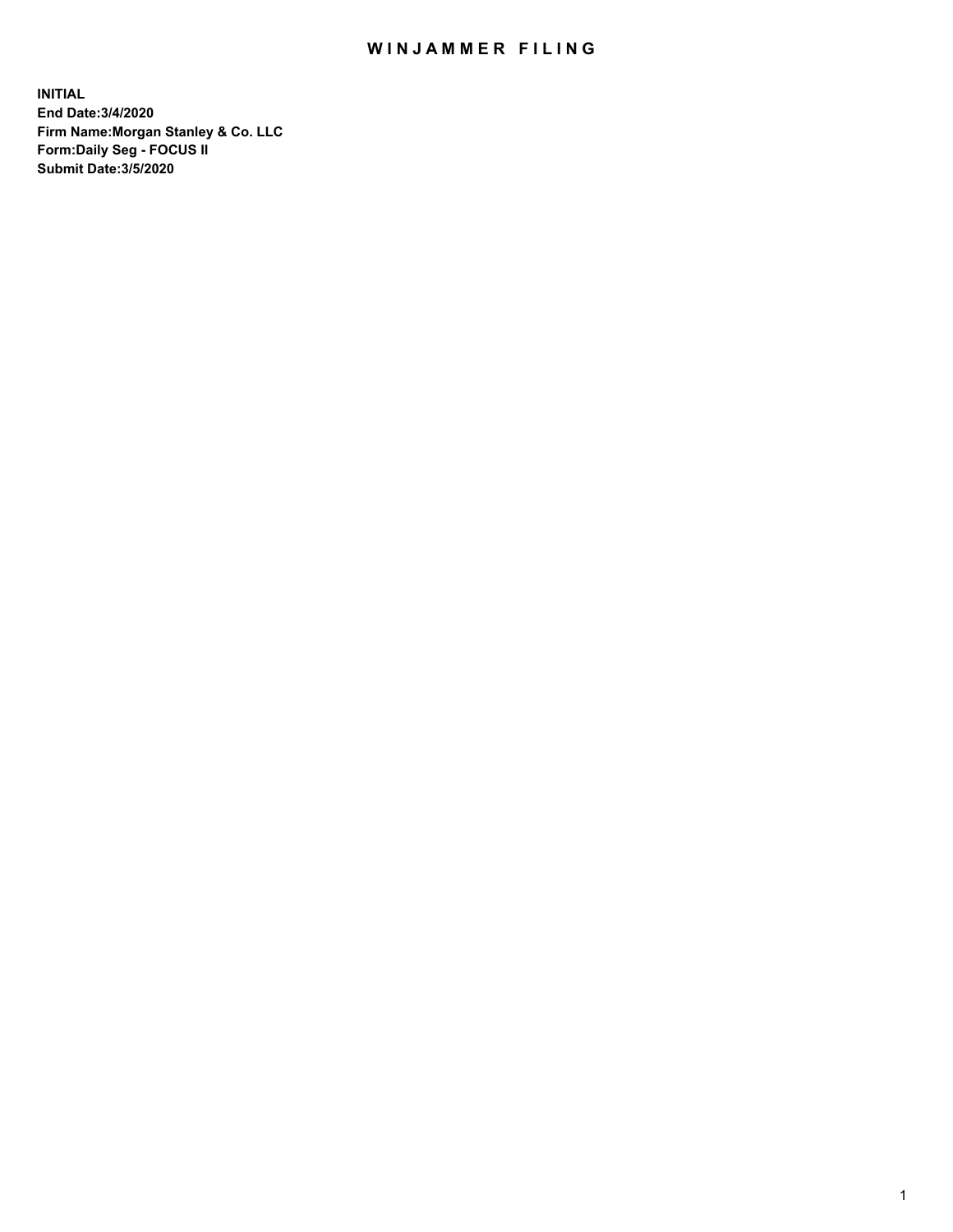**INITIAL End Date:3/4/2020 Firm Name:Morgan Stanley & Co. LLC Form:Daily Seg - FOCUS II Submit Date:3/5/2020 Daily Segregation - Cover Page**

| Name of Company                                                                   | <b>Morgan Stanley &amp; Co. LLC</b> |
|-----------------------------------------------------------------------------------|-------------------------------------|
| <b>Contact Name</b>                                                               | <b>Ikram Shah</b>                   |
| <b>Contact Phone Number</b>                                                       | 212-276-0963                        |
| <b>Contact Email Address</b>                                                      | Ikram.shah@morganstanley.com        |
| FCM's Customer Segregated Funds Residual Interest Target (choose one):            |                                     |
| a. Minimum dollar amount: ; or                                                    | 235,000,000                         |
| b. Minimum percentage of customer segregated funds required:% ; or                | <u>0</u>                            |
| c. Dollar amount range between: and; or                                           | <u>00</u>                           |
| d. Percentage range of customer segregated funds required between:% and%.         | 0 Q                                 |
| FCM's Customer Secured Amount Funds Residual Interest Target (choose one):        |                                     |
| a. Minimum dollar amount: ; or                                                    | 140,000,000                         |
| b. Minimum percentage of customer secured funds required:%; or                    | <u>0</u>                            |
| c. Dollar amount range between: and; or                                           | <u>0 0</u>                          |
| d. Percentage range of customer secured funds required between: % and %.          | 0 <sup>0</sup>                      |
| FCM's Cleared Swaps Customer Collateral Residual Interest Target (choose one):    |                                     |
| a. Minimum dollar amount: ; or                                                    | 92,000,000                          |
| b. Minimum percentage of cleared swaps customer collateral required:% ; or        | <u>0</u>                            |
| c. Dollar amount range between: and; or                                           | <u>00</u>                           |
| d. Percentage range of cleared swaps customer collateral required between:% and%. | 0 <sub>0</sub>                      |

Attach supporting documents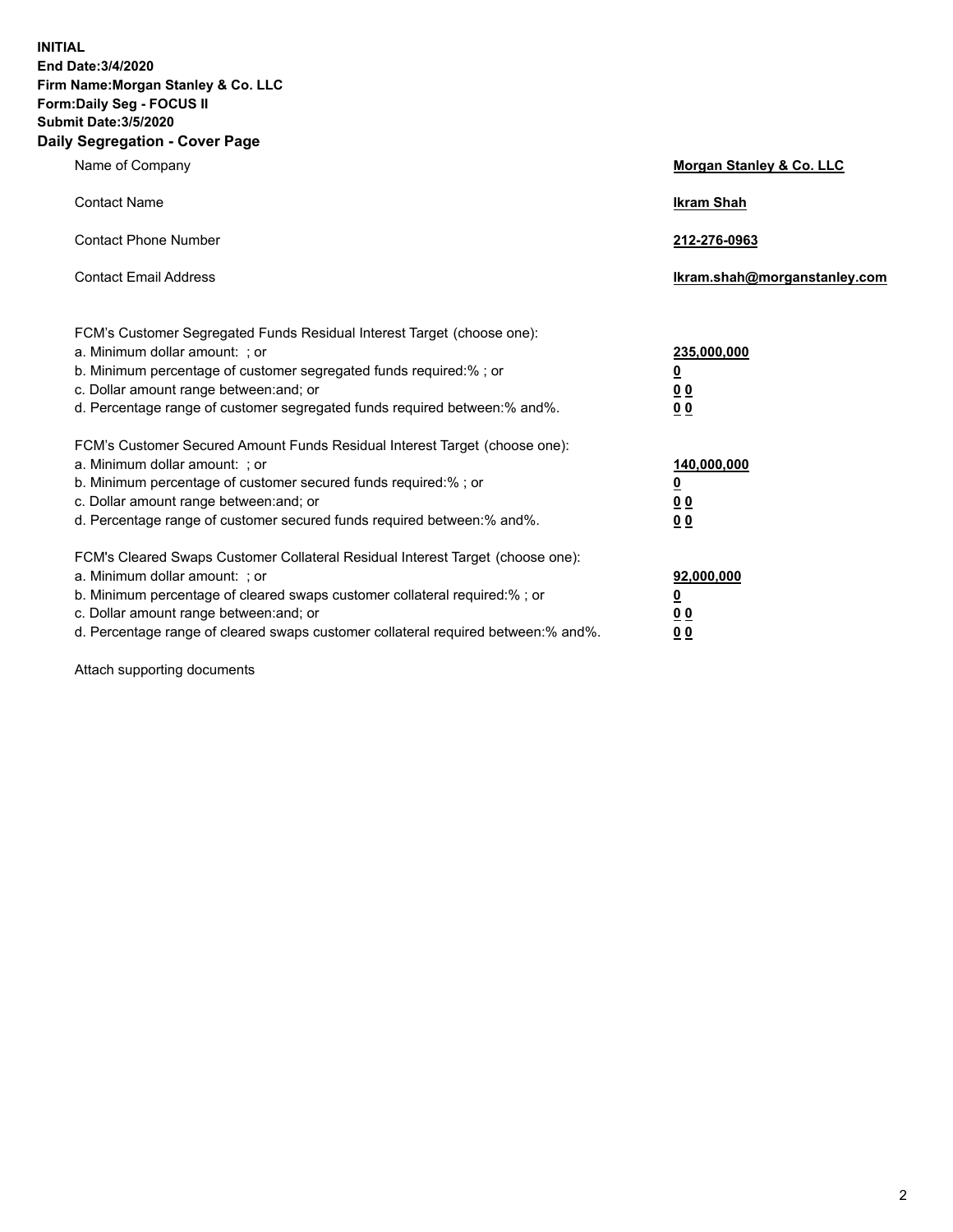|     | <b>INITIAL</b><br>End Date: 3/4/2020<br>Firm Name: Morgan Stanley & Co. LLC<br>Form: Daily Seg - FOCUS II<br><b>Submit Date: 3/5/2020</b>                                                                               |                                                                  |
|-----|-------------------------------------------------------------------------------------------------------------------------------------------------------------------------------------------------------------------------|------------------------------------------------------------------|
|     | <b>Daily Segregation - Secured Amounts</b>                                                                                                                                                                              |                                                                  |
|     | Foreign Futures and Foreign Options Secured Amounts<br>Amount required to be set aside pursuant to law, rule or regulation of a foreign<br>government or a rule of a self-regulatory organization authorized thereunder | $0$ [7305]                                                       |
| 1.  | Net ledger balance - Foreign Futures and Foreign Option Trading - All Customers<br>A. Cash<br>B. Securities (at market)                                                                                                 | 4,429,967,807 [7315]<br>2,188,115,350 [7317]                     |
| 2.  | Net unrealized profit (loss) in open futures contracts traded on a foreign board of trade                                                                                                                               | -1,039,557,203 [7325]                                            |
| 3.  | Exchange traded options                                                                                                                                                                                                 |                                                                  |
|     | a. Market value of open option contracts purchased on a foreign board of trade<br>b. Market value of open contracts granted (sold) on a foreign board of trade                                                          | 7,845,920 [7335]<br>$-8,548,060$ [7337]                          |
| 4.  | Net equity (deficit) (add lines 1. 2. and 3.)                                                                                                                                                                           | 5,577,823,814 [7345]                                             |
| 5.  | Account liquidating to a deficit and account with a debit balances - gross amount<br>Less: amount offset by customer owned securities                                                                                   | 186,266,531 [7351]<br>-177,747,244 [7352] 8,519,287<br>[7354]    |
| 6.  | Amount required to be set aside as the secured amount - Net Liquidating Equity<br>Method (add lines 4 and 5)                                                                                                            | 5,586,343,101 [7355]                                             |
| 7.  | Greater of amount required to be set aside pursuant to foreign jurisdiction (above) or line<br>6.                                                                                                                       | 5,586,343,101 [7360]                                             |
|     | FUNDS DEPOSITED IN SEPARATE REGULATION 30.7 ACCOUNTS                                                                                                                                                                    |                                                                  |
| 1.  | Cash in banks                                                                                                                                                                                                           |                                                                  |
|     | A. Banks located in the United States<br>B. Other banks qualified under Regulation 30.7                                                                                                                                 | 430,658,846 [7500]<br>643,972,779 [7520] 1,074,631,625<br>[7530] |
| 2.  | Securities                                                                                                                                                                                                              |                                                                  |
|     | A. In safekeeping with banks located in the United States                                                                                                                                                               | 458,857,846 [7540]                                               |
|     | B. In safekeeping with other banks qualified under Regulation 30.7                                                                                                                                                      | 0 [7560] 458,857,846 [7570]                                      |
| 3.  | Equities with registered futures commission merchants                                                                                                                                                                   |                                                                  |
|     | A. Cash                                                                                                                                                                                                                 | 15,329,282 [7580]                                                |
|     | <b>B.</b> Securities                                                                                                                                                                                                    | $0$ [7590]                                                       |
|     | C. Unrealized gain (loss) on open futures contracts                                                                                                                                                                     | 2,278,627 [7600]                                                 |
|     | D. Value of long option contracts                                                                                                                                                                                       | <u>0</u> [7610]                                                  |
|     | E. Value of short option contracts                                                                                                                                                                                      | 0 [7615] 17,607,909 [7620]                                       |
| 4.  | Amounts held by clearing organizations of foreign boards of trade                                                                                                                                                       |                                                                  |
|     | A. Cash                                                                                                                                                                                                                 | $0$ [7640]                                                       |
|     | <b>B.</b> Securities                                                                                                                                                                                                    | $0$ [7650]                                                       |
|     | C. Amount due to (from) clearing organization - daily variation                                                                                                                                                         | $0$ [7660]                                                       |
|     | D. Value of long option contracts                                                                                                                                                                                       | $0$ [7670]                                                       |
|     | E. Value of short option contracts                                                                                                                                                                                      | 0 [7675] 0 [7680]                                                |
| 5.  | Amounts held by members of foreign boards of trade                                                                                                                                                                      |                                                                  |
|     | A. Cash                                                                                                                                                                                                                 | 3,588,492,665 [7700]                                             |
|     | <b>B.</b> Securities                                                                                                                                                                                                    | 1,729,257,504 [7710]                                             |
|     | C. Unrealized gain (loss) on open futures contracts                                                                                                                                                                     | $-1,041,835,830$ [7720]                                          |
|     | D. Value of long option contracts                                                                                                                                                                                       | 7,845,920 [7730]                                                 |
|     | E. Value of short option contracts                                                                                                                                                                                      | -8,548,060 [7735] 4,275,212,199                                  |
|     |                                                                                                                                                                                                                         | $[7740]$                                                         |
| 6.  | Amounts with other depositories designated by a foreign board of trade                                                                                                                                                  | $0$ [7760]                                                       |
| 7.  | Segregated funds on hand                                                                                                                                                                                                | $0$ [7765]                                                       |
| 8.  | Total funds in separate section 30.7 accounts                                                                                                                                                                           | 5,826,309,579 [7770]                                             |
| 9.  | Excess (deficiency) Set Aside for Secured Amount (subtract line 7 Secured Statement                                                                                                                                     | 239,966,478 [7380]                                               |
| 10. | Page 1 from Line 8)<br>Management Target Amount for Excess funds in separate section 30.7 accounts                                                                                                                      | 140,000,000 [7780]                                               |

11. Excess (deficiency) funds in separate 30.7 accounts over (under) Management Target **99,966,478** [7785]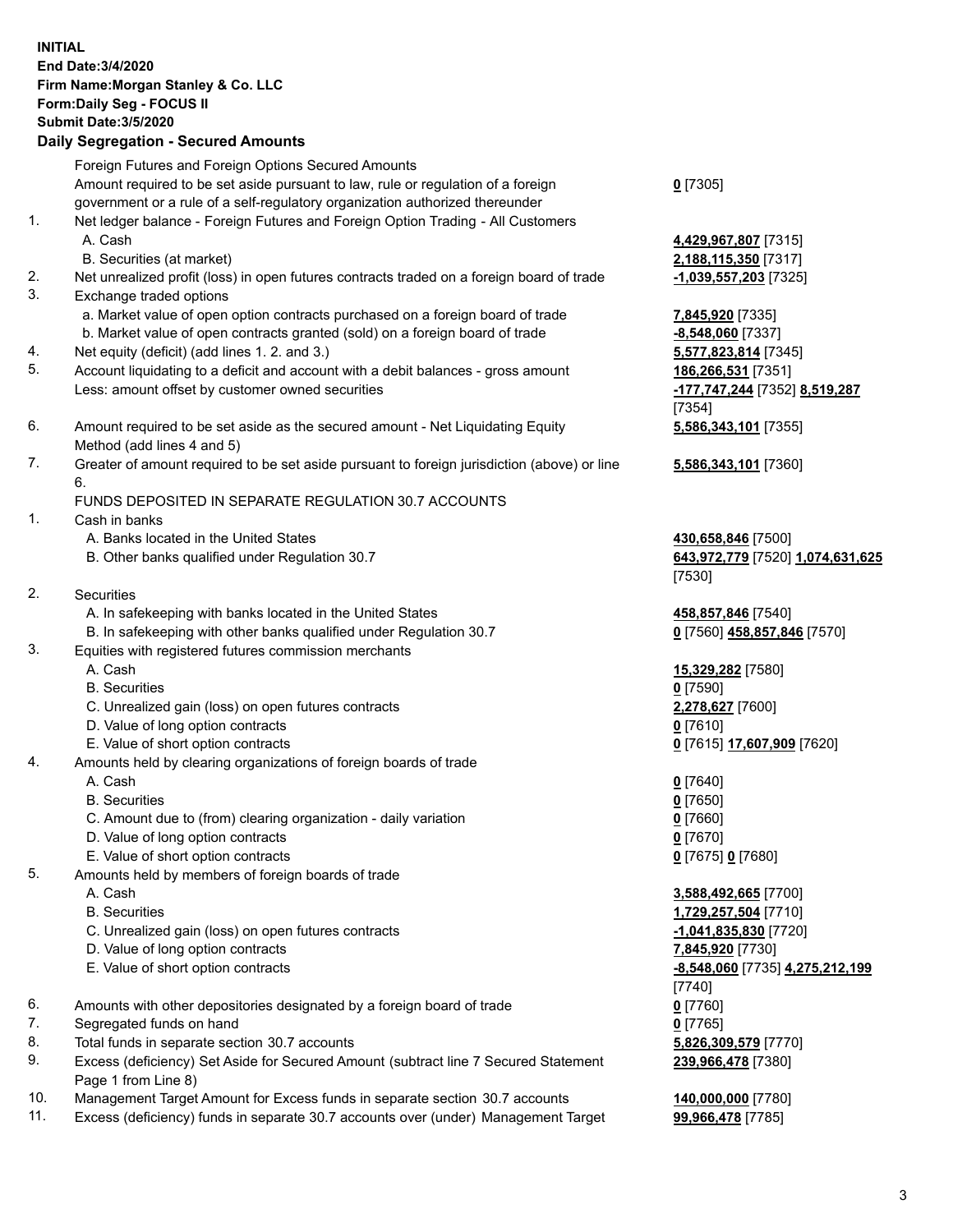|     | <b>INITIAL</b><br>End Date: 3/4/2020<br>Firm Name: Morgan Stanley & Co. LLC<br>Form: Daily Seg - FOCUS II<br><b>Submit Date: 3/5/2020</b><br>Daily Segregation - Segregation Statement |                                       |
|-----|----------------------------------------------------------------------------------------------------------------------------------------------------------------------------------------|---------------------------------------|
|     | SEGREGATION REQUIREMENTS(Section 4d(2) of the CEAct)                                                                                                                                   |                                       |
| 1.  | Net ledger balance                                                                                                                                                                     |                                       |
|     | A. Cash                                                                                                                                                                                | 10,850,638,215 [7010]                 |
|     | B. Securities (at market)                                                                                                                                                              | 6,388,145,132 [7020]                  |
| 2.  | Net unrealized profit (loss) in open futures contracts traded on a contract market                                                                                                     | 1,701,285,908 [7030]                  |
| 3.  | Exchange traded options                                                                                                                                                                |                                       |
|     | A. Add market value of open option contracts purchased on a contract market                                                                                                            | 633,266,777 [7032]                    |
|     | B. Deduct market value of open option contracts granted (sold) on a contract market                                                                                                    | -613,774,870 [7033]                   |
| 4.  | Net equity (deficit) (add lines 1, 2 and 3)                                                                                                                                            | 18,959,561,162 [7040]                 |
| 5.  | Accounts liquidating to a deficit and accounts with                                                                                                                                    |                                       |
|     | debit balances - gross amount                                                                                                                                                          | 605,598,247 [7045]                    |
|     | Less: amount offset by customer securities                                                                                                                                             | <u>-586,444,495</u> [7047] 19,153,752 |
|     |                                                                                                                                                                                        | [7050]                                |
| 6.  | Amount required to be segregated (add lines 4 and 5)                                                                                                                                   | 18,978,714,914 [7060]                 |
|     | FUNDS IN SEGREGATED ACCOUNTS                                                                                                                                                           |                                       |
| 7.  | Deposited in segregated funds bank accounts                                                                                                                                            |                                       |
|     | A. Cash                                                                                                                                                                                | 4,743,209,999 [7070]                  |
|     | B. Securities representing investments of customers' funds (at market)                                                                                                                 | 0 [7080]                              |
|     | C. Securities held for particular customers or option customers in lieu of cash (at                                                                                                    | 1,009,720,657 [7090]                  |
| 8.  | market)                                                                                                                                                                                |                                       |
|     | Margins on deposit with derivatives clearing organizations of contract markets<br>A. Cash                                                                                              |                                       |
|     | B. Securities representing investments of customers' funds (at market)                                                                                                                 | 8,059,849,681 [7100]<br>$0$ [7110]    |
|     | C. Securities held for particular customers or option customers in lieu of cash (at                                                                                                    | 5,378,424,475 [7120]                  |
|     | market)                                                                                                                                                                                |                                       |
| 9.  | Net settlement from (to) derivatives clearing organizations of contract markets                                                                                                        | 187,406,410 [7130]                    |
| 10. | Exchange traded options                                                                                                                                                                |                                       |
|     | A. Value of open long option contracts                                                                                                                                                 | 633,266,777 [7132]                    |
|     | B. Value of open short option contracts                                                                                                                                                | -613,774,870 [7133]                   |
| 11. | Net equities with other FCMs                                                                                                                                                           |                                       |
|     | A. Net liquidating equity                                                                                                                                                              | 9,428,091 [7140]                      |
|     | B. Securities representing investments of customers' funds (at market)                                                                                                                 | $0$ [7160]                            |
|     | C. Securities held for particular customers or option customers in lieu of cash (at                                                                                                    | $0$ [7170]                            |
|     | market)                                                                                                                                                                                |                                       |
| 12. | Segregated funds on hand                                                                                                                                                               | $0$ [7150]                            |
| 13. | Total amount in segregation (add lines 7 through 12)                                                                                                                                   | 19,407,531,220 [7180]                 |
| 14. | Excess (deficiency) funds in segregation (subtract line 6 from line 13)                                                                                                                | 428,816,306 [7190]                    |
| 15. | Management Target Amount for Excess funds in segregation                                                                                                                               | 235,000,000 [7194]                    |

16. Excess (deficiency) funds in segregation over (under) Management Target Amount Excess

**193,816,306** [7198]